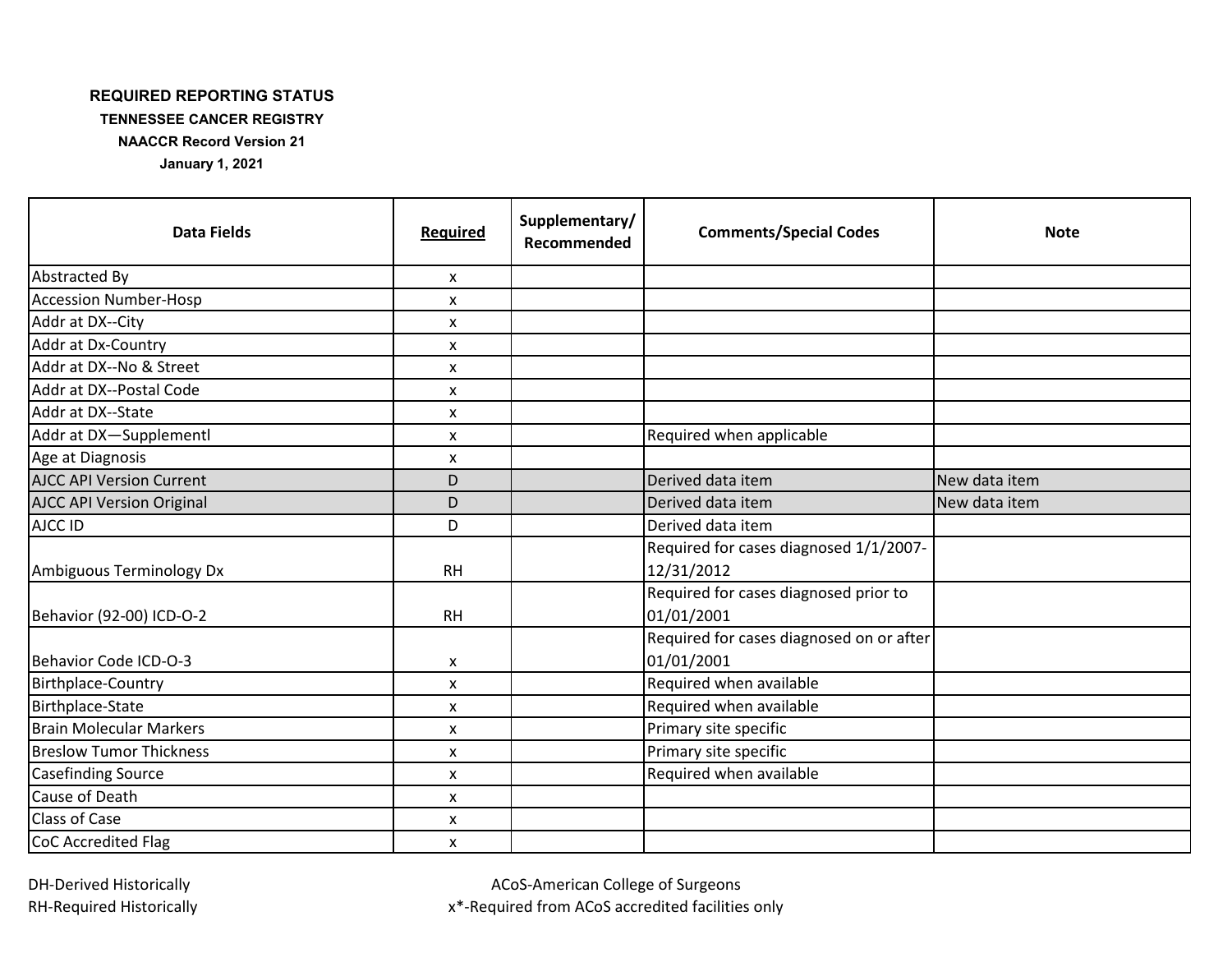| <b>Data Fields</b>               | Required       | Supplementary/<br>Recommended | <b>Comments/Special Codes</b>         | <b>Note</b> |
|----------------------------------|----------------|-------------------------------|---------------------------------------|-------------|
| COC Coding Sys--Current          | X              |                               |                                       |             |
| COC Coding Sys--Original         | $\pmb{\times}$ |                               |                                       |             |
| County at DX Reported            | X              |                               | FIPS, 998 (non Tennessee resident)    |             |
|                                  |                |                               | Required for cases diagnosed 1/1/2004 |             |
| <b>CS Extension</b>              | <b>RH</b>      |                               | 12/31/2015                            |             |
|                                  |                |                               | Required for cases diagnosed 1/1/2004 |             |
| CS Lymph Nodes                   | <b>RH</b>      |                               | 12/31/2015                            |             |
|                                  |                |                               | Required for cases diagnosed 1/1/2004 |             |
| CS Lymph Node Eval               | <b>RH</b>      |                               | 12/31/2015                            |             |
|                                  |                |                               | Required for cases diagnosed 1/1/2004 |             |
| CS Mets at DX                    | <b>RH</b>      |                               | 12/31/2015                            |             |
|                                  |                |                               | Required for cases diagnosed 1/1/2010 |             |
| CS Mets at DX-Bone               | <b>RH</b>      |                               | 12/31/2015                            |             |
|                                  |                |                               | Required for cases diagnosed 1/1/2010 |             |
| CS Mets at DX-Brain              | <b>RH</b>      |                               | 12/31/2015                            |             |
|                                  |                |                               | Required for cases diagnosed 1/1/2010 |             |
| CS Mets at DX-Liver              | <b>RH</b>      |                               | 12/31/2015                            |             |
|                                  |                |                               | Required for cases diagnosed 1/1/2010 |             |
| CS Mets at DX-Lung               | <b>RH</b>      |                               | 12/31/2015                            |             |
|                                  |                |                               | Required for cases diagnosed 1/1/2004 |             |
| <b>CS Mets Eval</b>              | <b>RH</b>      |                               | 12/31/2015                            |             |
|                                  |                |                               | Required for cases diagnosed 1/1/2004 |             |
| CS Site-Specific Factor 1        | <b>RH</b>      |                               | 12/31/2017                            |             |
|                                  |                |                               | Required for cases diagnosed 1/1/2004 |             |
| CS Site-Specific Factor 2        | <b>RH</b>      |                               | 12/31/2017                            |             |
|                                  |                |                               | Required for cases diagnosed 1/1/2004 |             |
| CS Site-Specific Factor 3        | <b>RH</b>      |                               | 12/31/2017                            |             |
|                                  |                |                               | Required for cases diagnosed 1/1/2004 |             |
| CS Site-Specific Factor 4        | <b>RH</b>      |                               | 12/31/2017                            |             |
|                                  |                |                               | Required for cases diagnosed 1/1/2004 |             |
| <b>CS Site-Specific Factor 5</b> | <b>RH</b>      |                               | 12/31/2017                            |             |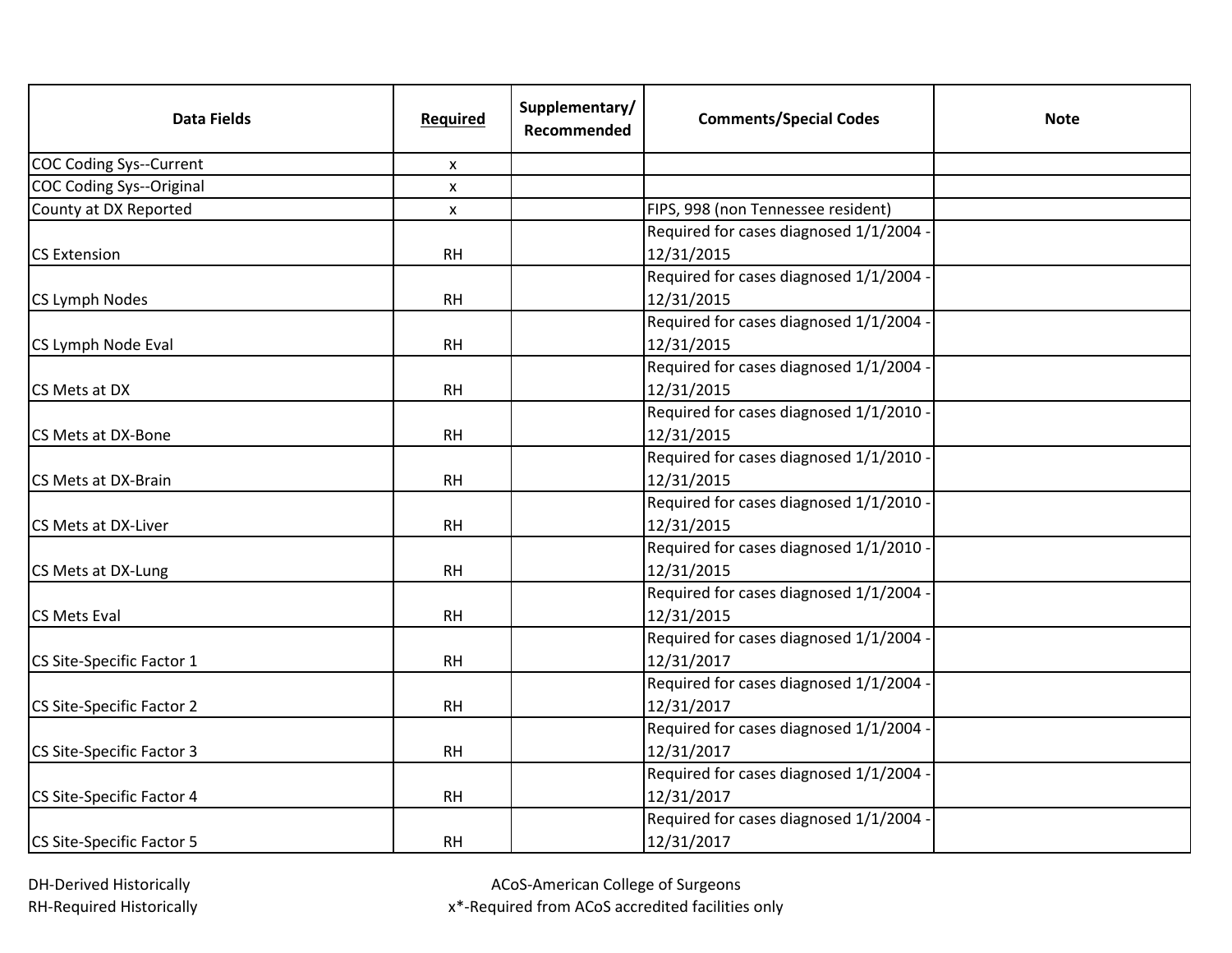| <b>Data Fields</b>         | Required  | Supplementary/<br>Recommended | <b>Comments/Special Codes</b>         | <b>Note</b> |
|----------------------------|-----------|-------------------------------|---------------------------------------|-------------|
|                            |           |                               | Required for cases diagnosed 1/1/2004 |             |
| CS Site-Specific Factor 6  | <b>RH</b> |                               | 12/31/2017                            |             |
|                            |           |                               | Required for cases diagnosed 1/1/2010 |             |
| CS Site-Specific Factor 7  | <b>RH</b> |                               | 12/31/2017                            |             |
|                            |           |                               | Required for cases diagnosed 1/1/2010 |             |
| CS Site-Specific Factor 8  | <b>RH</b> |                               | 12/31/2017                            |             |
|                            |           |                               | Required for cases diagnosed 1/1/2010 |             |
| CS Site-Specific Factor 9  | <b>RH</b> |                               | 12/31/2017                            |             |
|                            |           |                               | Required for cases diagnosed 1/1/2010 |             |
| CS Site-Specific Factor 10 | <b>RH</b> |                               | 12/31/2017                            |             |
|                            |           |                               | Required for cases diagnosed 1/1/2010 |             |
| CS Site-Specific Factor 11 | <b>RH</b> |                               | 12/31/2017                            |             |
|                            |           |                               | Required for cases diagnosed 1/1/2010 |             |
| CS Site-Specific Factor 12 | <b>RH</b> |                               | 12/31/2017                            |             |
|                            |           |                               | Required for cases diagnosed 1/1/2010 |             |
| CS Site-Specific Factor 13 | <b>RH</b> |                               | 12/31/2017                            |             |
|                            |           |                               | Required for cases diagnosed 1/1/2010 |             |
| CS Site-Specific Factor 14 | <b>RH</b> |                               | 12/31/2017                            |             |
|                            |           |                               | Required for cases diagnosed 1/1/2010 |             |
| CS Site-Specific Factor 15 | <b>RH</b> |                               | 12/31/2017                            |             |
|                            |           |                               | Required for cases diagnosed 1/1/2010 |             |
| CS Site-Specific Factor 16 | <b>RH</b> |                               | 12/31/2017                            |             |
|                            |           |                               | Required for cases diagnosed 1/1/2010 |             |
| CS Site-Specific Factor 17 | <b>RH</b> |                               | 12/31/2017                            |             |
|                            |           |                               | Required for cases diagnosed 1/1/2010 |             |
| CS Site-Specific Factor 18 | <b>RH</b> |                               | 12/31/2017                            |             |
|                            |           |                               | Required for cases diagnosed 1/1/2010 |             |
| CS Site-Specific Factor 19 | <b>RH</b> |                               | 12/31/2017                            |             |
|                            |           |                               | Required for cases diagnosed 1/1/2010 |             |
| CS Site-Specific Factor 20 | <b>RH</b> |                               | 12/31/2017                            |             |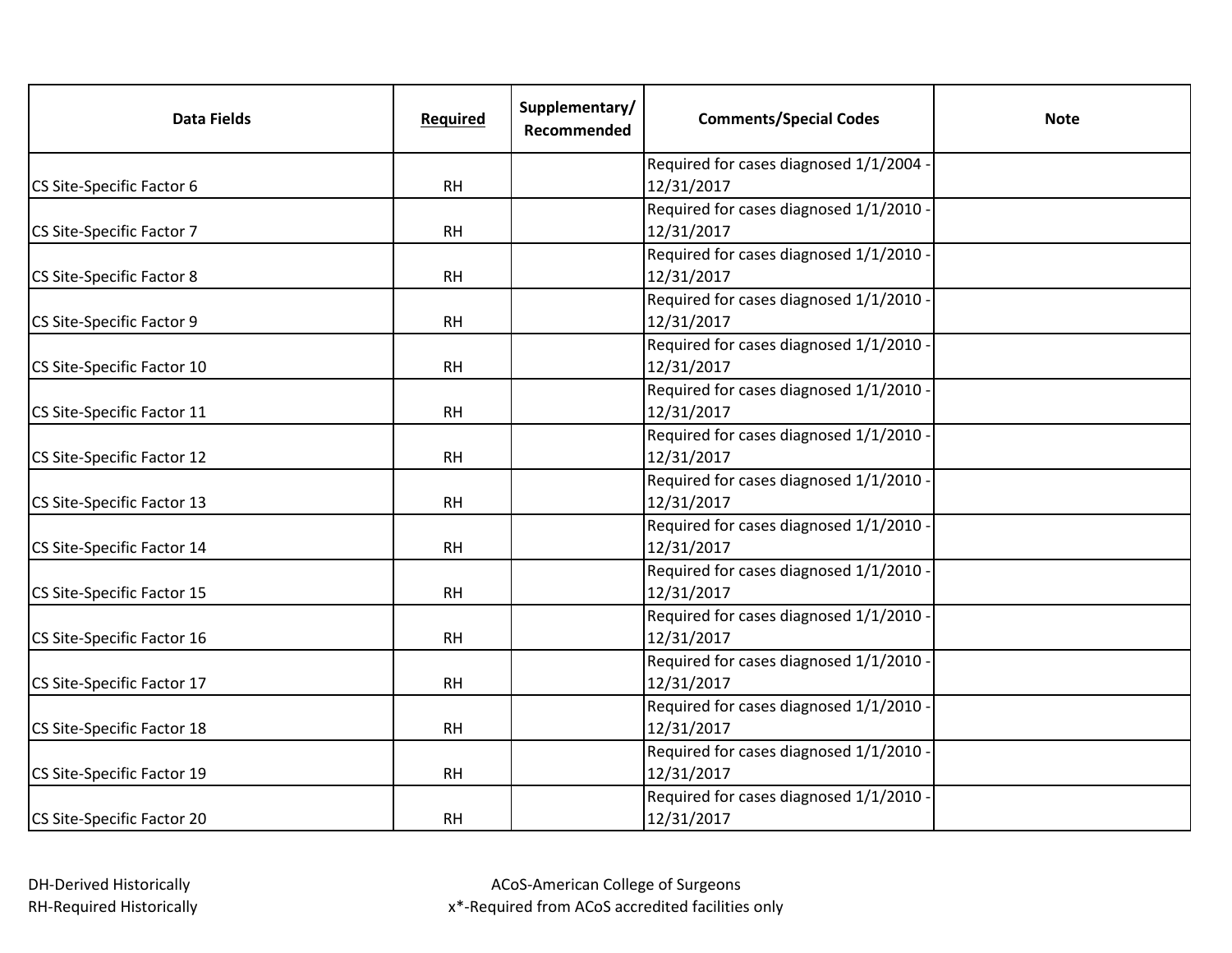| <b>Data Fields</b>              | Required       | Supplementary/<br>Recommended | <b>Comments/Special Codes</b>           | <b>Note</b>   |
|---------------------------------|----------------|-------------------------------|-----------------------------------------|---------------|
|                                 |                |                               | Required for cases diagnosed 1/1/2010   |               |
| CS Site-Specific Factor 21      | <b>RH</b>      |                               | 12/31/2017                              |               |
|                                 |                |                               | Required for cases diagnosed 1/1/2010   |               |
| CS Site-Specific Factor 22      | <b>RH</b>      |                               | 12/31/2017                              |               |
|                                 |                |                               | Required for cases diagnosed 1/1/2010   |               |
| CS Site-Specific Factor 23      | <b>RH</b>      |                               | 12/31/2017                              |               |
|                                 |                |                               | Required for cases diagnosed 1/1/2010 - |               |
| CS Site-Specific Factor 24      | <b>RH</b>      |                               | 12/31/2017                              |               |
|                                 |                |                               | Required for cases diagnosed 1/1/2010 - |               |
| CS Site-Specific Factor 25      | <b>RH</b>      |                               | 12/31/2017                              |               |
|                                 |                |                               | Required for cases diagnosed 1/1/2004   |               |
| <b>CS Tumor Size</b>            | <b>RH</b>      |                               | 12/31/2015                              |               |
|                                 |                |                               | Required for cases diagnosed 1/1/2004   |               |
| CS Tumor Size/Ext Eval          | <b>RH</b>      |                               | 12/31/2015                              |               |
| <b>CS Version Derived</b>       | <b>RH</b>      |                               |                                         |               |
| <b>CS Version Input Current</b> | ${\sf R}$      |                               | Required when available                 | Status change |
| CS Version Input Original       | $\mathsf{R}$   |                               | Required when available                 | Status change |
| Date Case Report Exported       | X              |                               |                                         |               |
| Date of 1st Contact             | X              |                               |                                         |               |
| Date of 1st Contact Flag        | X              |                               |                                         |               |
| Date of 1st Crs RX--COC         | $\pmb{\times}$ |                               |                                         |               |
| Date of 1st Crs RX--COC Flag    | X              |                               |                                         |               |
| Date of Birth                   | X              |                               |                                         |               |
| Date of Birth Flag              | X              |                               |                                         |               |
|                                 |                |                               | Required for cases diagnosed 1/1/2007 - |               |
| Date of Conclusive Dx           | RH             |                               | 12/31/2012                              |               |
|                                 |                |                               | Required for cases diagnosed 1/1/2007   |               |
| Date of Conclusive Dx Flag      | <b>RH</b>      |                               | 12/31/2012                              |               |
| Date of Diagnosis               | X              |                               |                                         |               |
| Date of Diagnosis Flag          | X              |                               |                                         |               |
| Date of Last Contact            | $\mathsf{x}$   |                               |                                         |               |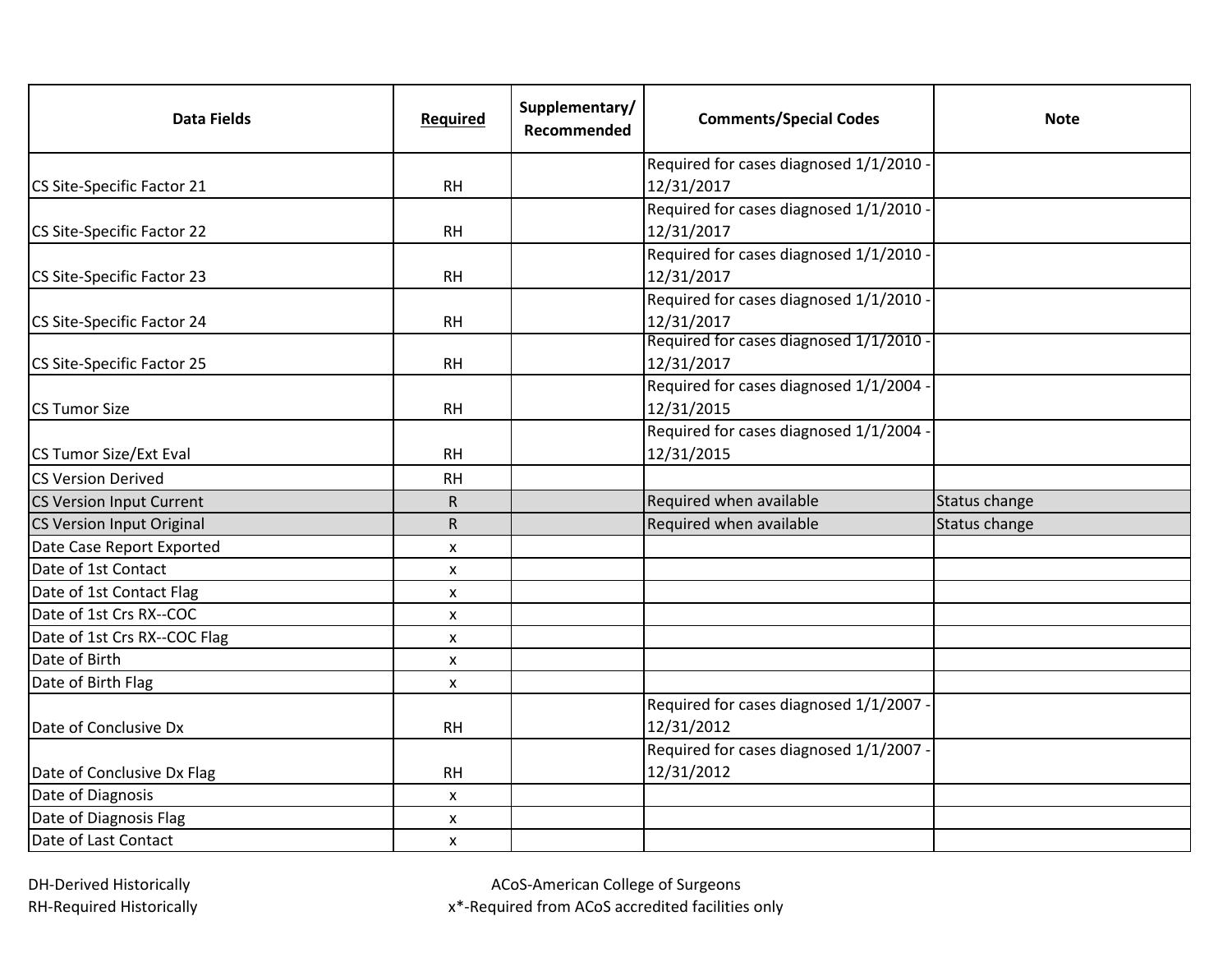| <b>Data Fields</b>            | Required     | Supplementary/<br>Recommended | <b>Comments/Special Codes</b>           | <b>Note</b> |
|-------------------------------|--------------|-------------------------------|-----------------------------------------|-------------|
| Date of Last Contact Flag     | X            |                               |                                         |             |
|                               |              |                               | Required for cases diagnosed 1/1/2007 - |             |
| Date of Multiple Tumors       | <b>RH</b>    |                               | 12/31/2012                              |             |
|                               |              |                               | Required for cases diagnosed 1/1/2007 - |             |
| Date of Multiple Tumors Flag  | <b>RH</b>    |                               | 12/31/2012                              |             |
| Death Certificate File Number | $\mathsf{x}$ |                               | Required when available                 |             |
|                               |              |                               | Required for cases diagnosed 1/1/2004   |             |
| Derived AJCC-+89:107-Flag     | <b>RH</b>    |                               | 12/31/2015                              |             |
|                               |              |                               | Required for cases diagnosed 1/1/2004   |             |
| Derived AJCC-6 M              | <b>RH</b>    |                               | 12/31/2015                              |             |
|                               |              |                               | Required for cases diagnosed 1/1/2004 - |             |
| Derived AJCC-6 M Descriptor   | <b>RH</b>    |                               | 12/31/2015                              |             |
|                               |              |                               | Required for cases diagnosed 1/1/2004   |             |
| Derived AJCC-6 N              | <b>RH</b>    |                               | 12/31/2015                              |             |
|                               |              |                               | Required for cases diagnosed 1/1/2004   |             |
| Derived AJCC-6 N Descriptor   | <b>RH</b>    |                               | 12/31/2015                              |             |
|                               |              |                               | Required for cases diagnosed 1/1/2004   |             |
| Derived AJCC-6 Stage Group    | <b>RH</b>    |                               | 12/31/2015                              |             |
|                               |              |                               | Required for cases diagnosed 1/1/2004   |             |
| Derived AJCC-6 T              | <b>RH</b>    |                               | 12/31/2015                              |             |
|                               |              |                               | Required for cases diagnosed 1/1/2004   |             |
| Derived AJCC-6 T Descriptor   | <b>RH</b>    |                               | 12/31/2015                              |             |
|                               |              |                               | Required for cases diagnosed 1/1/2004   |             |
| Derived AJCC-7 M              | <b>RH</b>    |                               | 12/31/2015                              |             |
|                               |              |                               | Required for cases diagnosed 1/1/2004 · |             |
| Derived AJCC-7 M Descriptor   | <b>RH</b>    |                               | 12/31/2015                              |             |
|                               |              |                               | Required for cases diagnosed 1/1/2004   |             |
| Derived AJCC-7 N              | <b>RH</b>    |                               | 12/31/2015                              |             |
|                               |              |                               | Required for cases diagnosed 1/1/2004 · |             |
| Derived AJCC-7 N Descriptor   | <b>RH</b>    |                               | 12/31/2015                              |             |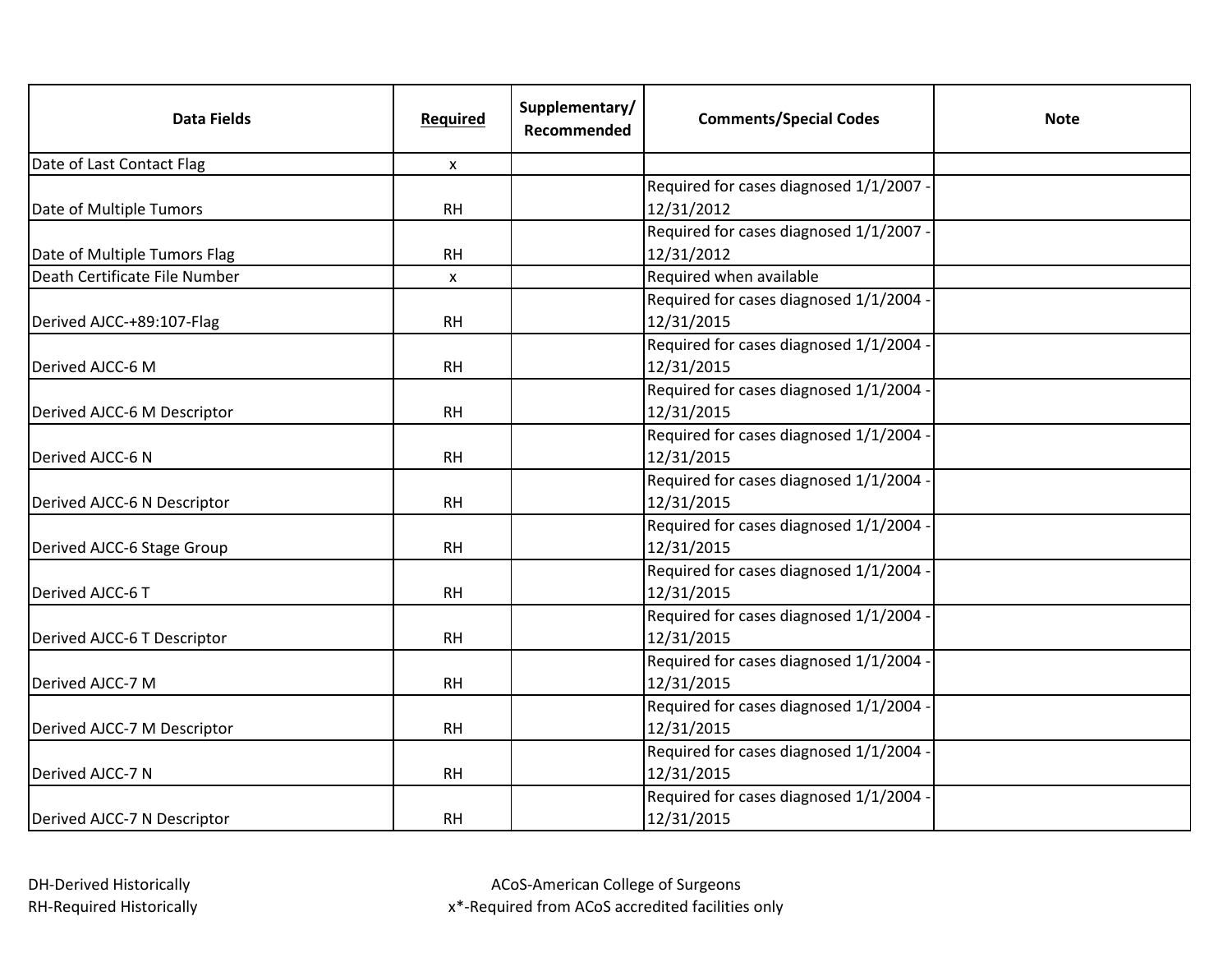| <b>Data Fields</b>               | Required           | Supplementary/<br>Recommended | <b>Comments/Special Codes</b>               | <b>Note</b>   |
|----------------------------------|--------------------|-------------------------------|---------------------------------------------|---------------|
|                                  |                    |                               | Required for cases diagnosed 1/1/2004       |               |
| Derived AJCC-7 Stage Group       | <b>RH</b>          |                               | 12/31/2015                                  |               |
|                                  |                    |                               | Required for cases diagnosed 1/1/2004       |               |
| Derived AJCC-7 T                 | <b>RH</b>          |                               | 12/31/2015                                  |               |
|                                  |                    |                               | Required for cases diagnosed 1/1/2004       |               |
| Derived AJCC-7 T Descriptor      | <b>RH</b>          |                               | 12/31/2015                                  |               |
|                                  |                    |                               | Required for cases diagnosed 1/1/2004       |               |
| Derived SS1977                   | <b>RH</b>          |                               | 12/31/2015                                  |               |
|                                  |                    |                               | Required for cases diagnosed 1/1/2004       |               |
| Derived SS1977--Flag             | <b>RH</b>          |                               | 12/31/2015                                  |               |
|                                  |                    |                               | Required for cases diagnosed 1/1/2004       |               |
| Derived SS2000                   | <b>RH</b>          |                               | 12/31/2015                                  |               |
|                                  |                    |                               | Required for cases diagnosed 1/1/2004       |               |
| Derived SS2000--Flag             | <b>RH</b>          |                               | 12/31/2015                                  |               |
| Diagnostic Confirmation          | $\pmb{\times}$     |                               |                                             |               |
| <b>Estrogen Receptor Summary</b> | X                  |                               | Primary site specific                       |               |
| <b>Fibrosis Score</b>            | X                  |                               | Primary site specific                       |               |
| Follow-Up Source                 | X                  |                               | Required when available                     |               |
| <b>GIS Coordinate Quality</b>    |                    |                               | <b>Coded by Central Registry Staff ONLY</b> |               |
| <b>Gleason Patterns Clinical</b> | $\pmb{\times}$     |                               | Primary site specific                       | New data item |
| Gleason Patterns Pathological    | X                  |                               | Primary site specific                       | New data item |
| <b>Gleason Score Clinical</b>    | $\pmb{\mathsf{X}}$ |                               | Primary site specific                       | New data item |
| Gleason Score Pathological       | $\mathsf{x}$       |                               | Primary site specific                       | New data item |
|                                  |                    |                               | Primary site specific. Required when        |               |
| <b>Gleason Tertiary Pattern</b>  | X                  |                               | available                                   | New data item |
|                                  |                    |                               | Required for cases diagnosed prior to       |               |
| Grade                            | <b>RH</b>          |                               | 1/1/2018                                    |               |
| <b>Grade Clinical</b>            | X                  |                               |                                             |               |
|                                  |                    |                               | Required, when available, for cases         |               |
| <b>Grade Path System</b>         | <b>RH</b>          |                               | diagnosed 1/1/2010 - 12/31/2013             |               |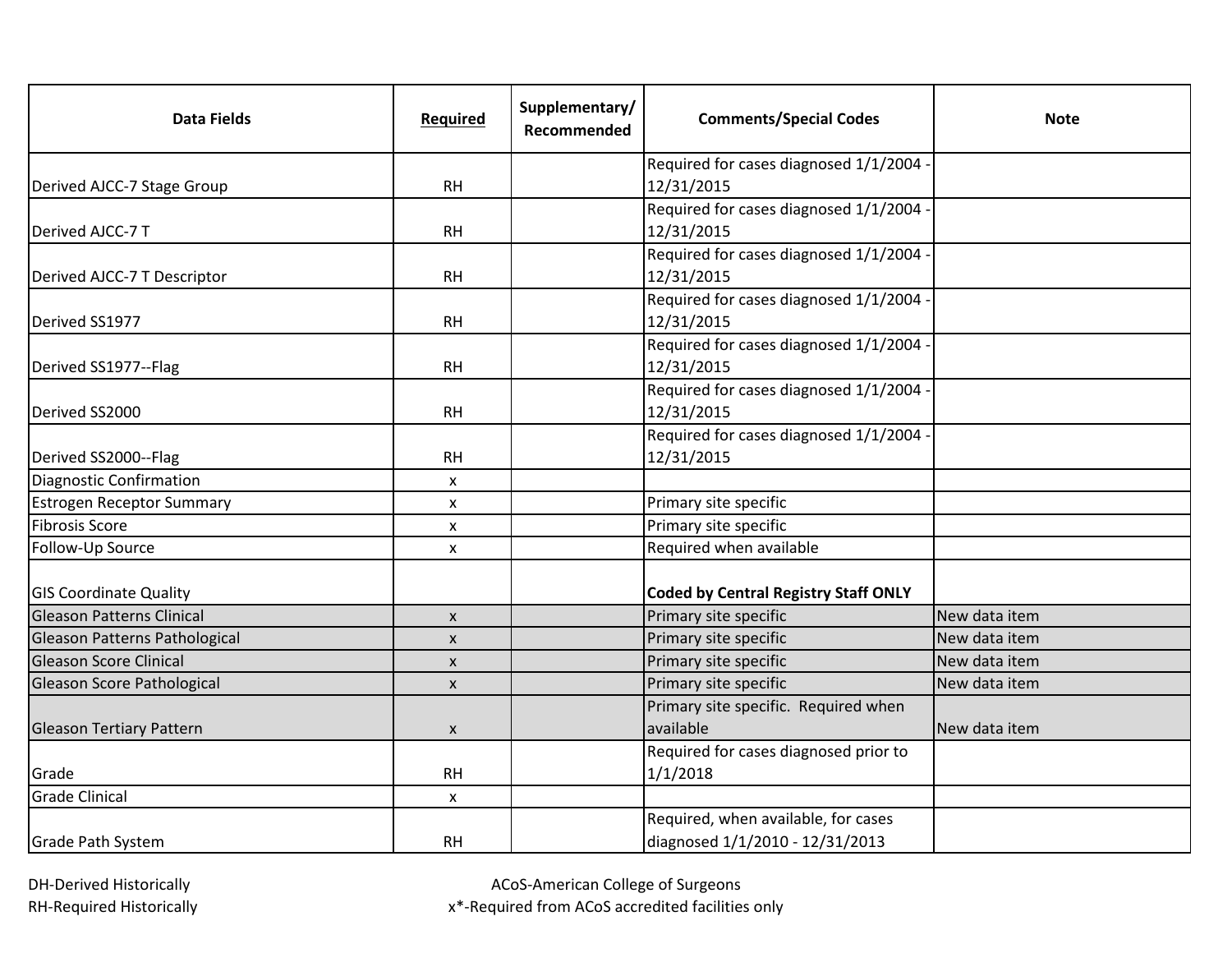| <b>Data Fields</b>               | Required           | Supplementary/<br>Recommended | <b>Comments/Special Codes</b>                              | <b>Note</b>                      |
|----------------------------------|--------------------|-------------------------------|------------------------------------------------------------|----------------------------------|
|                                  |                    |                               | Required, when available, for cases                        |                                  |
| <b>Grade Path Value</b>          | <b>RH</b>          |                               | diagnosed 1/1/2010 - 12/31/2013                            |                                  |
| <b>Grade Pathological</b>        | $\pmb{\mathsf{X}}$ |                               |                                                            |                                  |
| Grade Post Therapy Clin (yc)     | $\mathsf{x}$       |                               | Required when available                                    | New data item                    |
|                                  |                    |                               |                                                            | Name change (formerly Grade Post |
| Grade Post Therapy Path (yp)     | X                  |                               | Required when available                                    | Therapy)                         |
| <b>HER2 Overall Summary</b>      | $\pmb{\times}$     |                               | Primary site-specific                                      |                                  |
| Histology (92-00) ICD-O-2        | <b>RH</b>          |                               | Required for cases diagnosed prior to<br>01/01/2001        |                                  |
| Histologic Type ICD-O-3          | X                  |                               | Required for cases diagnosed on or after<br>01/01/2001     |                                  |
| <b>ICD Revision Number</b>       | X                  |                               | Must be code 1 if death occurred on or<br>after 01/01/1999 |                                  |
| ICD-O-3 Conversion Flag          | X                  |                               |                                                            |                                  |
| Institution Referred From        | X                  |                               |                                                            |                                  |
| Institution Referred To          | $\pmb{\times}$     |                               |                                                            |                                  |
| Laterality                       | X                  |                               |                                                            |                                  |
| <b>LDH Lab Value</b>             | X                  |                               | Primary site specific                                      |                                  |
| Lymphovascular Invasion          | X                  |                               | Required when available                                    |                                  |
| <b>Medical Record Number</b>     | X                  |                               |                                                            |                                  |
| Medicare Beneficiary Identifier  | $\mathsf{x}$       |                               | Required when available                                    | New data item                    |
| Mets at Dx-Bone                  | X                  |                               |                                                            |                                  |
| Mets at Dx-Brain                 | X                  |                               |                                                            |                                  |
| Mets at Dx-Distant LN            | X                  |                               |                                                            |                                  |
| Mets at Dx-Liver                 | X                  |                               |                                                            |                                  |
| Mets at Dx-Lung                  | X                  |                               |                                                            |                                  |
| Mets at Dx-Other                 | X                  |                               |                                                            |                                  |
| Microsatellite Instability (MSI) | X                  |                               | Required site-specifically when available                  |                                  |
| Morphology Coding Sys--Current   | X                  |                               |                                                            |                                  |
| Morphology Coding Sys--Original  | $\mathsf{x}$       |                               |                                                            |                                  |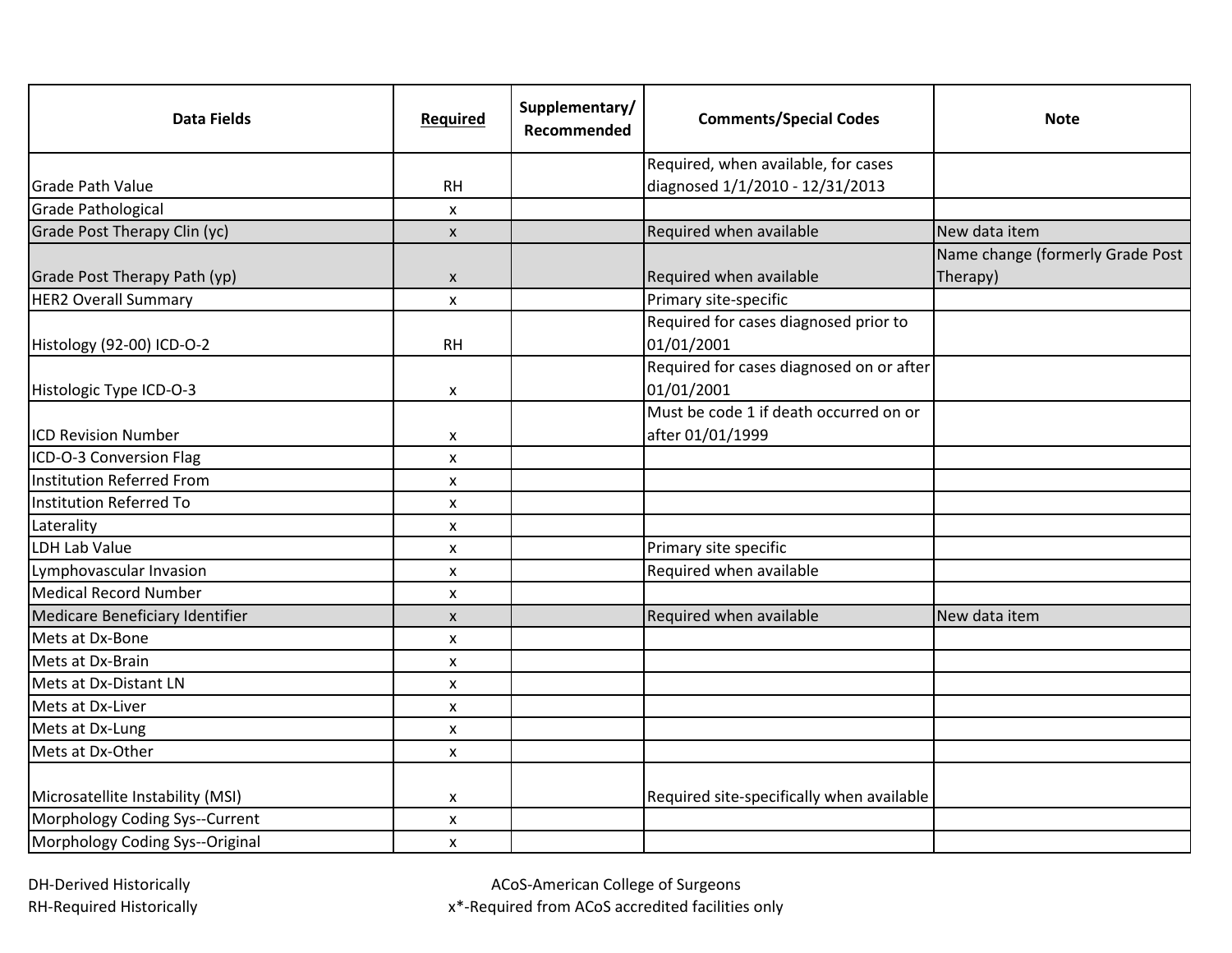| <b>Data Fields</b>                      | Required           | Supplementary/<br>Recommended | <b>Comments/Special Codes</b>                                                                                                                                           | <b>Note</b>                                                                                                |
|-----------------------------------------|--------------------|-------------------------------|-------------------------------------------------------------------------------------------------------------------------------------------------------------------------|------------------------------------------------------------------------------------------------------------|
|                                         |                    |                               | Required for cases diagnosed 1/1/2007                                                                                                                                   |                                                                                                            |
| Multiple Tumors Reported As One Primary | <b>RH</b>          |                               | 12/31/2012                                                                                                                                                              |                                                                                                            |
|                                         |                    |                               | Required for cases diagnosed 1/1/2007 -                                                                                                                                 |                                                                                                            |
| <b>Multiplicity Counter</b>             | <b>RH</b>          |                               | 12/31/2012                                                                                                                                                              |                                                                                                            |
| <b>NAACCR Record Version</b>            | X                  |                               |                                                                                                                                                                         |                                                                                                            |
| Name--Alias                             | X                  |                               |                                                                                                                                                                         |                                                                                                            |
| Name--First                             | X                  |                               |                                                                                                                                                                         |                                                                                                            |
| Name--Last                              | X                  |                               |                                                                                                                                                                         |                                                                                                            |
|                                         |                    |                               |                                                                                                                                                                         | Use this data item to document<br>the last name of the patient at birth<br>regardless of gender or marital |
| Name--Birth Surname                     | X                  |                               |                                                                                                                                                                         | status.                                                                                                    |
| Name--Middle                            | X                  |                               |                                                                                                                                                                         |                                                                                                            |
| Name--Suffix                            | X                  |                               | Required when applicable                                                                                                                                                |                                                                                                            |
| NPI--Managing Physician                 | $\pmb{\mathsf{X}}$ |                               | If the managing physician NPI number<br>is not available, use the NPI number for<br>any physician involved in the patient's<br>cancer care. This field cannot be blank. |                                                                                                            |
| <b>NPI--Reporting Facility</b>          | X                  |                               | Required when available                                                                                                                                                 |                                                                                                            |
| Over-ride Acsn/Class/Seq                | X                  |                               | When coded, text must support code                                                                                                                                      |                                                                                                            |
| Over-ride Age/Site/Morph                | X                  |                               | When coded, text must support code                                                                                                                                      |                                                                                                            |
| Over-ride COC-Site/Type                 | X                  |                               | When coded, text must support code                                                                                                                                      |                                                                                                            |
| Over-ride CS 1                          | <b>RH</b>          |                               | Required for cases diagnosed 1/1/2004<br>12/31/2015                                                                                                                     |                                                                                                            |
| Over-ride CS 2                          | <b>RH</b>          |                               | Required for cases diagnosed 1/1/2004<br>12/31/2015                                                                                                                     |                                                                                                            |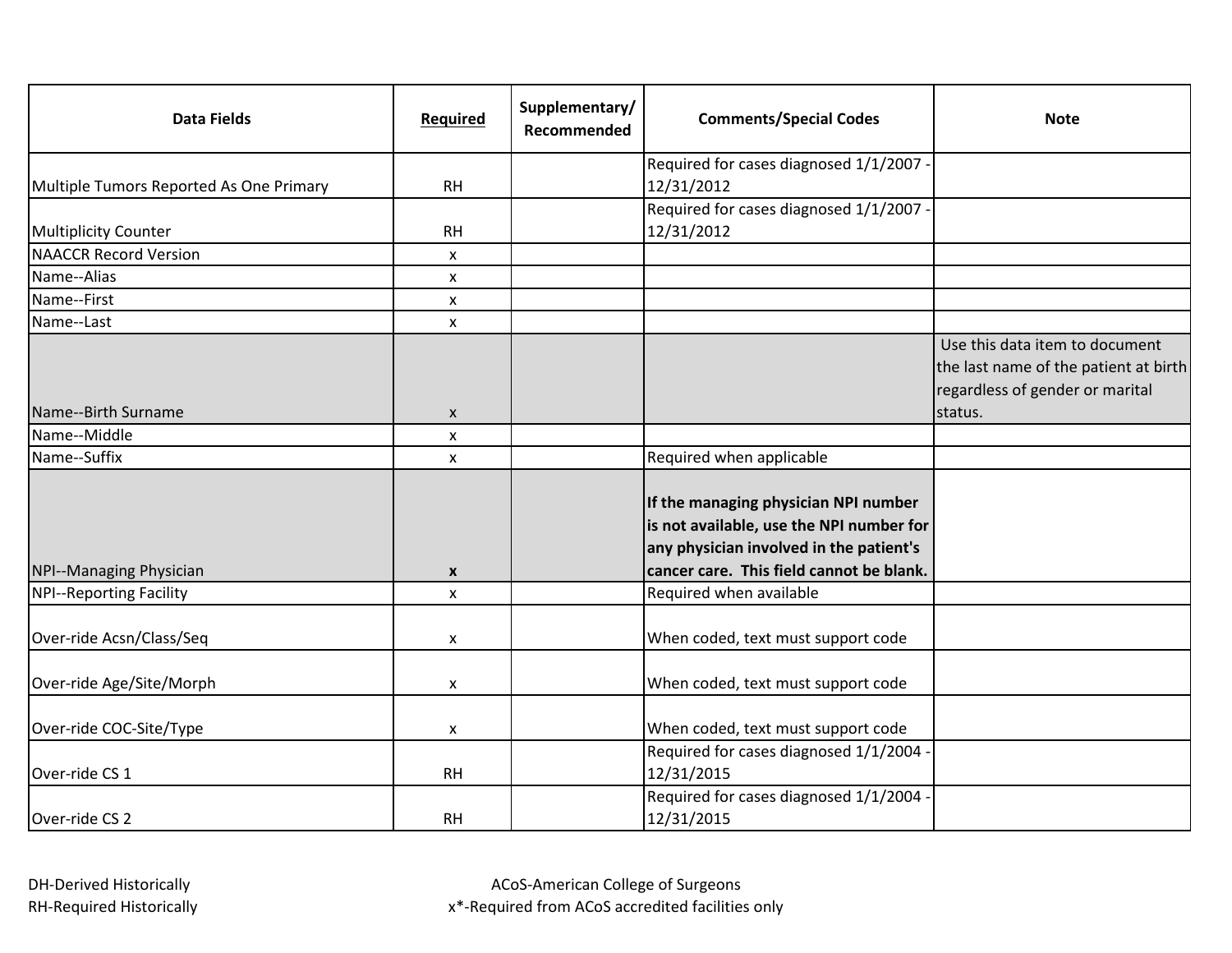| <b>Data Fields</b> | Required  | Supplementary/<br>Recommended | <b>Comments/Special Codes</b>           | <b>Note</b> |
|--------------------|-----------|-------------------------------|-----------------------------------------|-------------|
|                    |           |                               | Required for cases diagnosed 1/1/2004   |             |
| Over-ride CS 3     | <b>RH</b> |                               | 12/31/2015                              |             |
|                    |           |                               | Required for cases diagnosed 1/1/2004   |             |
| Over-ride CS 4     | <b>RH</b> |                               | 12/31/2015                              |             |
|                    |           |                               | Required for cases diagnosed 1/1/2004   |             |
| Over-ride CS 5     | <b>RH</b> |                               | 12/31/2015                              |             |
|                    |           |                               | Required for cases diagnosed 1/1/2004   |             |
| Over-ride CS 6     | <b>RH</b> |                               | 12/31/2015                              |             |
|                    |           |                               | Required for cases diagnosed 1/1/2010   |             |
| Over-ride CS 7     | <b>RH</b> |                               | 12/31/2017                              |             |
|                    |           |                               | Required for cases diagnosed 1/1/2010   |             |
| Over-ride CS 8     | <b>RH</b> |                               | 12/31/2017                              |             |
|                    |           |                               | Required for cases diagnosed 1/1/2010   |             |
| Over-ride CS 9     | <b>RH</b> |                               | 12/31/2017                              |             |
|                    |           |                               | Required for cases diagnosed 1/1/2010   |             |
| Over-ride CS 10    | <b>RH</b> |                               | 12/31/2017                              |             |
|                    |           |                               | Required for cases diagnosed 1/1/2010 - |             |
| Over-ride CS 11    | <b>RH</b> |                               | 12/31/2017                              |             |
|                    |           |                               | Required for cases diagnosed 1/1/2010   |             |
| Over-ride CS 12    | <b>RH</b> |                               | 12/31/2017                              |             |
|                    |           |                               | Required for cases diagnosed 1/1/2010   |             |
| Over-ride CS 13    | <b>RH</b> |                               | 12/31/2017                              |             |
|                    |           |                               | Required for cases diagnosed 1/1/2010   |             |
| Over-ride CS 14    | <b>RH</b> |                               | 12/31/2017                              |             |
|                    |           |                               | Required for cases diagnosed 1/1/2010   |             |
| Over-ride CS 15    | <b>RH</b> |                               | 12/31/2017                              |             |
|                    |           |                               | Required for cases diagnosed 1/1/2010   |             |
| Over-ride CS 16    | <b>RH</b> |                               | 12/31/2017                              |             |
|                    |           |                               | Required for cases diagnosed 1/1/2010   |             |
| Over-ride CS 17    | <b>RH</b> |                               | 12/31/2017                              |             |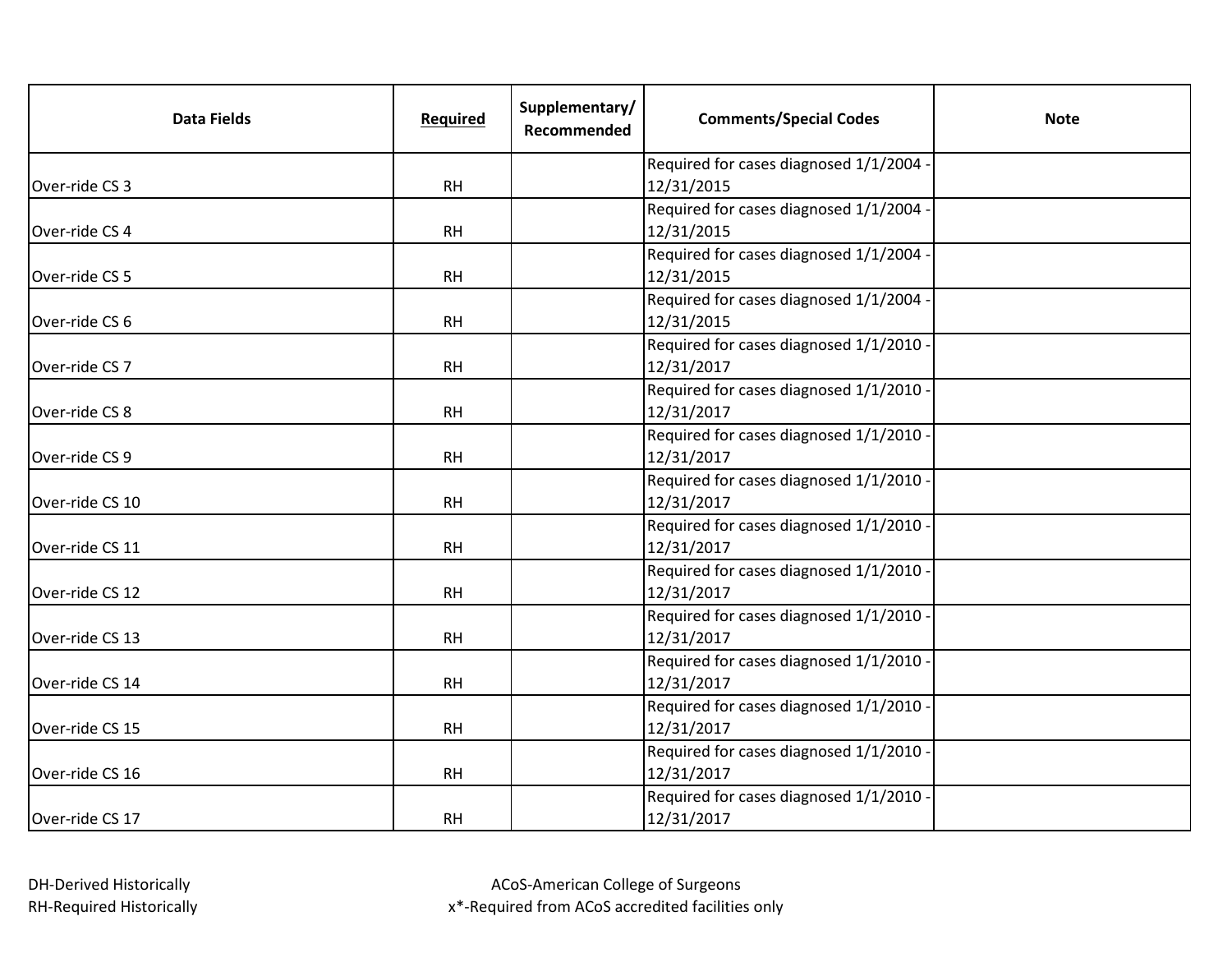| <b>Data Fields</b>        | <b>Required</b> | Supplementary/<br>Recommended | <b>Comments/Special Codes</b>                         | <b>Note</b> |
|---------------------------|-----------------|-------------------------------|-------------------------------------------------------|-------------|
|                           |                 |                               | Required for cases diagnosed 1/1/2010                 |             |
| Over-ride CS 18           | <b>RH</b>       |                               | 12/31/2017                                            |             |
|                           |                 |                               | Required for cases diagnosed 1/1/2010 -               |             |
| Over-ride CS 19           | <b>RH</b>       |                               | 12/31/2017                                            |             |
| Over-ride CS 20           | <b>RH</b>       |                               | Required for cases diagnosed 1/1/2010 -<br>12/31/2017 |             |
|                           |                 |                               |                                                       |             |
| Over-ride Histology       | X               |                               | When coded, text must support code                    |             |
| Over-ride HospSeq/DxConf  | X               |                               | When coded, text must support code                    |             |
| Over-ride HospSeq/Site    | X               |                               | When coded, text must support code                    |             |
| Over-ride III define Site | X               |                               | When coded, text must support code                    |             |
| Over-ride Leuk, Lymphoma  | X               |                               | When coded, text must support code                    |             |
| Over-ride Name/Sex        | X               |                               | When coded, text must support code                    |             |
| Over-ride Report Source   | X               |                               | When coded, text must support code                    |             |
| Over-ride SeqNo/DXConf    | X               |                               | When coded, text must support code                    |             |
| Over-ride Site/Behavior   | X               |                               | When coded, text must support code                    |             |
| Over-ride Site/EOD/Dx Dt  | X               |                               | When coded, text must support code                    |             |
| Over-ride Site/Lat/EOD    | X               |                               | When coded, text must support code                    |             |
| Over-ride Site/Lat/Morph  | X               |                               | When coded, text must support code                    |             |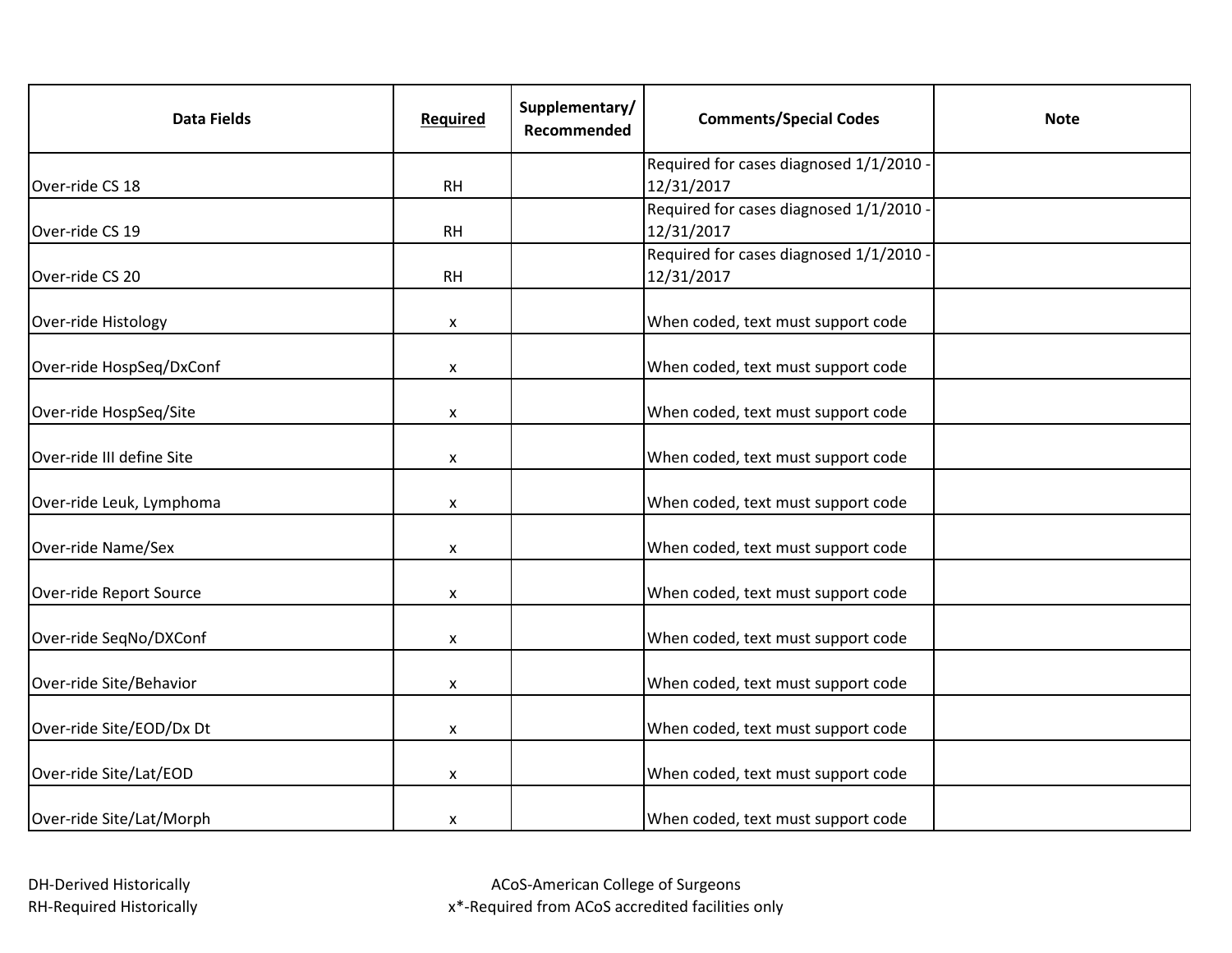| <b>Data Fields</b>                         | Required           | Supplementary/<br>Recommended | <b>Comments/Special Codes</b>                                    | <b>Note</b> |
|--------------------------------------------|--------------------|-------------------------------|------------------------------------------------------------------|-------------|
| Over-ride Site/Lat/SeqNo                   | X                  |                               | When coded, text must support code                               |             |
| Over-ride Site/TNM Stg Grp                 | X                  |                               | When coded, text must support code                               |             |
| Over-ride Site/Type                        | X                  |                               | When coded, text must support code                               |             |
| Over-ride SS/DisMet1                       | X                  |                               | When coded, text must support code                               |             |
| Over-ride SS/Nodes Pos                     | X                  |                               | When coded, text must support code                               |             |
| Over-ride SS/TNM_M                         | $\pmb{\mathsf{X}}$ |                               | When coded, text must support code                               |             |
| Over-ride SS/TNM_N                         | X                  |                               | When coded, text must support code                               |             |
| Over-ride Surg/DXConf                      | X                  |                               | When coded, text must support code                               |             |
| Over-ride TNM Stage                        | $\pmb{\mathsf{X}}$ |                               |                                                                  |             |
| Over-ride TNM Tis                          | X                  |                               |                                                                  |             |
| Over-ride TNM 3                            | X                  |                               |                                                                  |             |
| Phase I Radiation Treatment Modality       | X                  |                               |                                                                  |             |
| Place of Death                             | <b>RH</b>          |                               | Required when available for cases<br>diagnosed prior to 1/1/2013 |             |
| Place of Death-Country                     | X                  |                               |                                                                  |             |
| Place of Death-State                       | X                  |                               |                                                                  |             |
| Place of Diagnosis                         | X                  |                               | Required when applicable and available                           |             |
| Primary Payer at DX                        | $\pmb{\times}$     |                               | Required when available                                          |             |
| <b>Primary Site</b>                        | X                  |                               |                                                                  |             |
| Progesterone Receptor Summary              | X                  |                               | Primary site specific                                            |             |
| PSA (Prostatic Specific Antigen) Lab Value | X                  |                               | Primary site specific                                            |             |
| Race 1                                     | $\pmb{\mathsf{X}}$ |                               |                                                                  |             |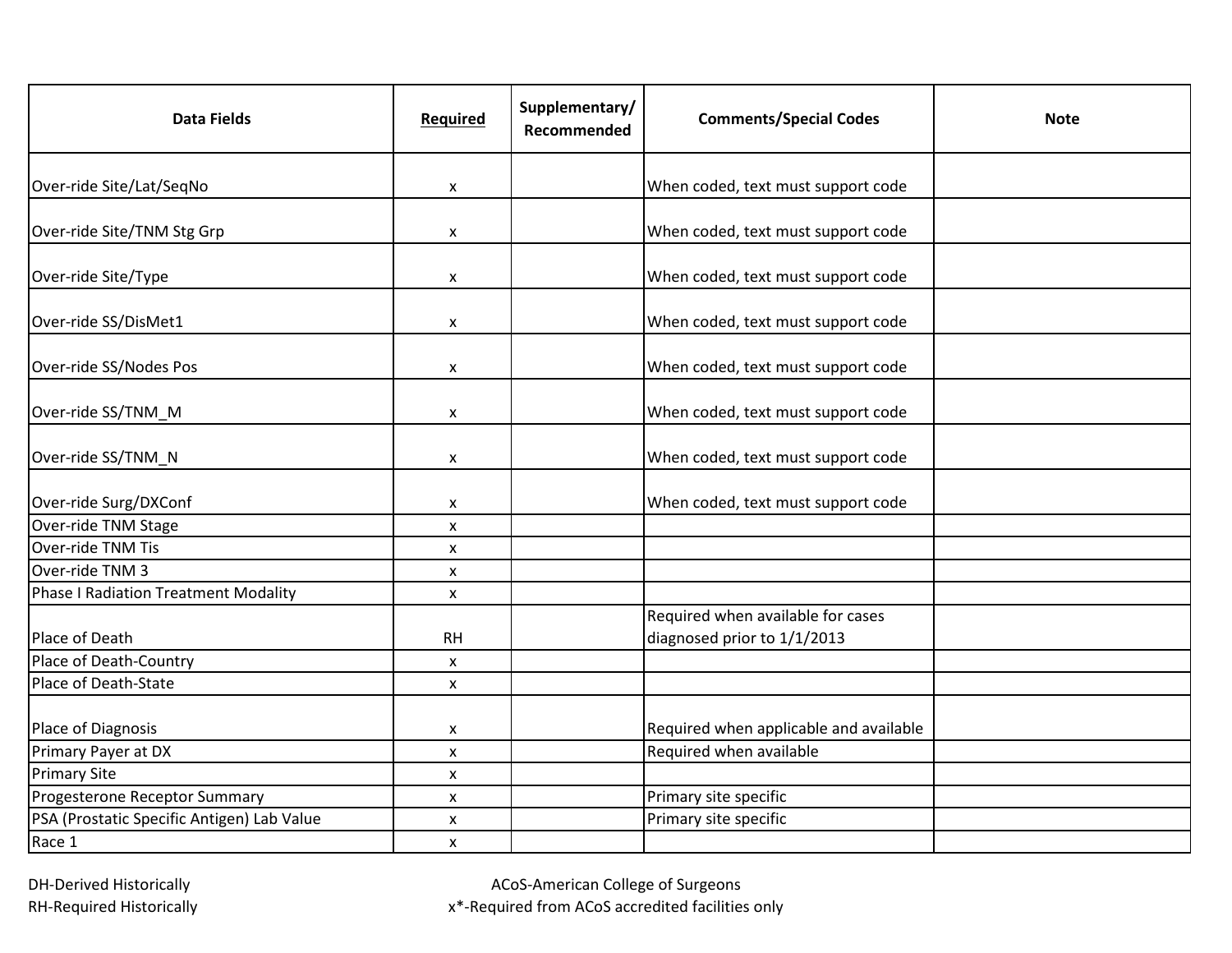| <b>Data Fields</b>             | Required           | Supplementary/<br>Recommended | <b>Comments/Special Codes</b>                                                                                                                       | <b>Note</b> |
|--------------------------------|--------------------|-------------------------------|-----------------------------------------------------------------------------------------------------------------------------------------------------|-------------|
| Race 2                         | X                  |                               |                                                                                                                                                     |             |
| Race 3                         | $\pmb{\mathsf{x}}$ |                               |                                                                                                                                                     |             |
| Race 4                         | X                  |                               |                                                                                                                                                     |             |
| Race 5                         | X                  |                               |                                                                                                                                                     |             |
| Race Coding Sys--Current       | $\pmb{\mathsf{X}}$ |                               |                                                                                                                                                     |             |
| Race Coding Sys--Original      | $\pmb{\mathsf{X}}$ |                               |                                                                                                                                                     |             |
| Rad-Regional RX Modality       | <b>RH</b>          |                               | Required for cases 1/1/2006 -<br>12/31/2017                                                                                                         |             |
| <b>Reason for No Radiation</b> | X                  |                               |                                                                                                                                                     |             |
| Reason for No Surgery          | X                  |                               |                                                                                                                                                     |             |
| Record Type                    | X                  |                               | Must be A- Full case Abstract record<br>type (incidence and confidential data<br>plus text summaries; used for reporting<br>to central registries). |             |
| Recurrence Date-1st            |                    | X                             |                                                                                                                                                     |             |
| Recurrence Type-1st            |                    | X                             |                                                                                                                                                     |             |
| Regional Nodes Examined        | X                  |                               | Regional lymph nodes as defined by<br><b>AJCC</b>                                                                                                   |             |
| <b>Regional Nodes Positive</b> | X                  |                               | Regional lymph nodes as defined by<br><b>AJCC</b>                                                                                                   |             |
| <b>Registry Type</b>           | $\pmb{\mathsf{x}}$ |                               |                                                                                                                                                     |             |
| <b>Reporting Facility</b>      | X                  |                               | Must use Tennessee assigned facility ID<br>code                                                                                                     |             |
| RX Coding Sys--Current         | X                  |                               |                                                                                                                                                     |             |
| RX Date-BRM                    | X                  |                               |                                                                                                                                                     |             |
| RX Date--BRM Flag              | X                  |                               |                                                                                                                                                     |             |
| RX Date-Chemo                  | $\pmb{\mathsf{X}}$ |                               |                                                                                                                                                     |             |
| RX Date--Chemo Flag            | X                  |                               |                                                                                                                                                     |             |
| RX Date-Hormone                | X                  |                               |                                                                                                                                                     |             |
| RX Date--Hormone Flag          | $\mathsf{x}$       |                               |                                                                                                                                                     |             |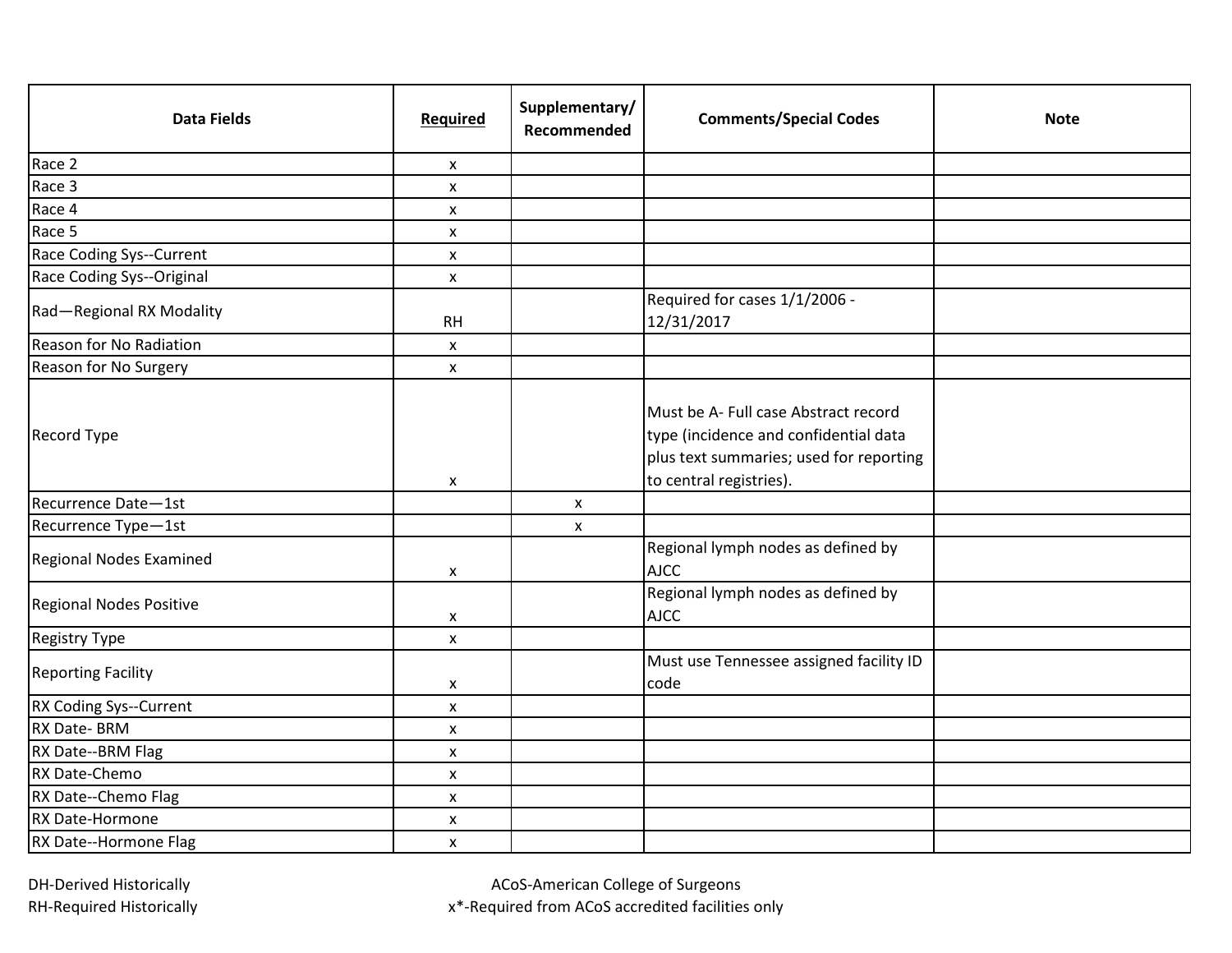| <b>Data Fields</b>            | Required           | Supplementary/<br>Recommended | <b>Comments/Special Codes</b>                       | <b>Note</b> |
|-------------------------------|--------------------|-------------------------------|-----------------------------------------------------|-------------|
| RX Date-Most Defin Surg       | X                  |                               |                                                     |             |
| Rx Date--Most Defin Surg Flag | X                  |                               |                                                     |             |
| RX Date--Other                | $\pmb{\mathsf{X}}$ |                               |                                                     |             |
| RX Date--Other Flag           | X                  |                               |                                                     |             |
| RX Date--Radiation            | X                  |                               |                                                     |             |
| RX Date--Radiation Flag       | X                  |                               |                                                     |             |
| RX Date--Surgery              | X                  |                               |                                                     |             |
| RX Date--Surgery Flag         | X                  |                               |                                                     |             |
| Rx Date--Systemic             | <b>RH</b>          |                               | Required for cases diagnosed 1/1/2009<br>12/31/2015 |             |
| Rx Date--Systemic Flag        | <b>RH</b>          |                               | Required for cases diagnosed 1/1/2009<br>12/31/2015 |             |
| RX Hosp-BRM                   | $x^*$              |                               | Required from ACoS accredited facilities<br>only    |             |
| RX Hosp-Chemo                 | $x^*$              |                               | Required from ACoS accredited facilities<br>only    |             |
| RX Hosp-DX/Stg Proc           | $\mathsf{X}^*$     |                               | Required from ACoS accredited facilities<br>only    |             |
| RX Hosp-Hormone               | $x^*$              |                               | Required from ACoS accredited facilities<br>only    |             |
| RX Hosp-Other                 | $x^*$              |                               | Required from ACoS accredited facilities<br>only    |             |
| Rx Hosp--Palliative Proc      | $x^*$              |                               | Required from ACoS accredited facilities<br>only    |             |
| Rx Hosp-Scope Reg Ln Sur      | $x^*$              |                               | Required from ACoS accredited facilities<br>only    |             |
| RX Hosp-Surg Oth Reg/Dis      | $x^*$              |                               | Required from ACoS accredited facilities<br>only    |             |
| RX Hosp-Surg Prim Site        | $x^*$              |                               | Required from ACoS accredited facilities<br>only    |             |
| RX Summ--BRM                  | $\pmb{\mathsf{X}}$ |                               |                                                     |             |

ACoS-American College of Surgeons

x\*-Required from ACoS accredited facilities only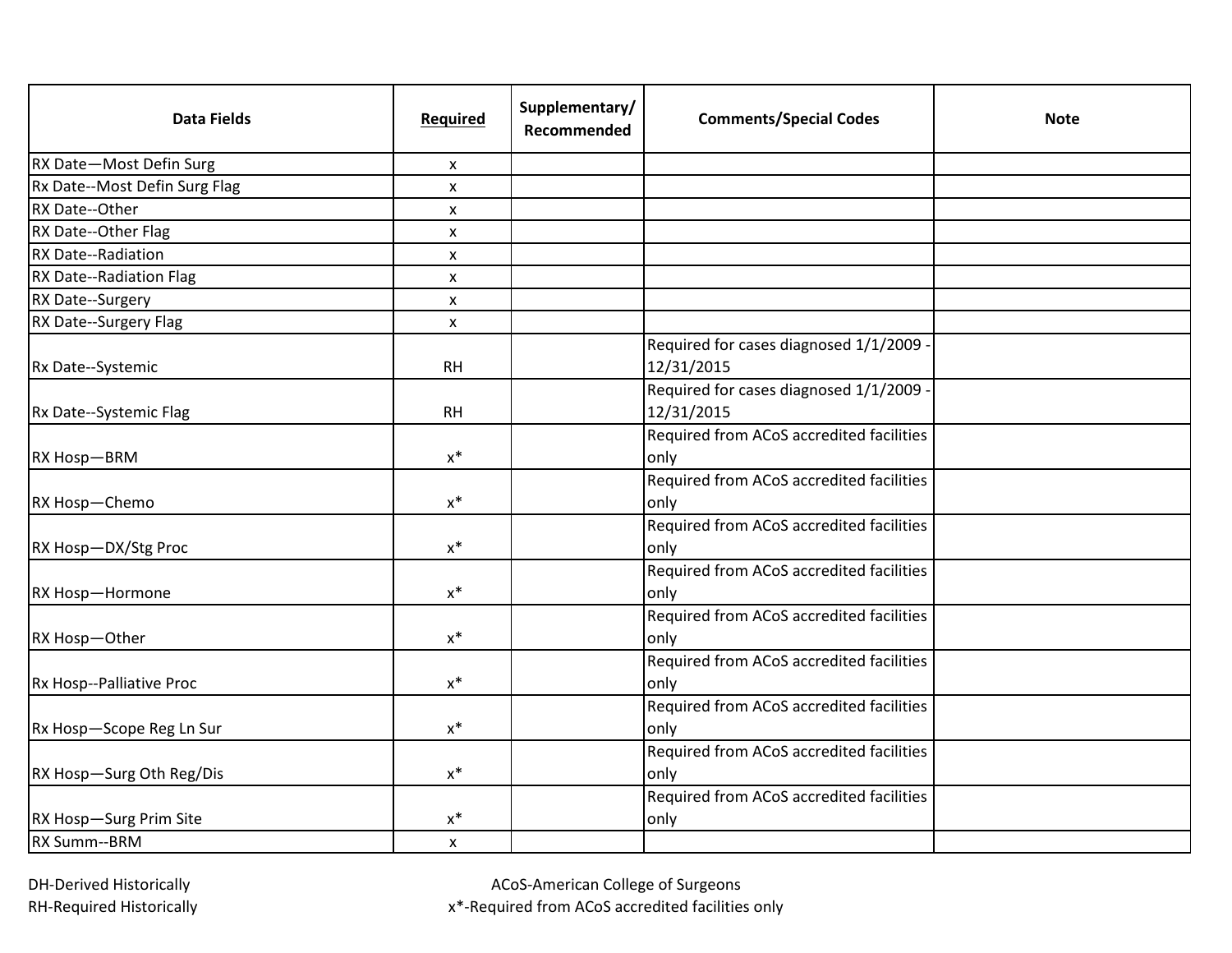| <b>Data Fields</b>               | Required           | Supplementary/<br>Recommended | <b>Comments/Special Codes</b>            | <b>Note</b> |
|----------------------------------|--------------------|-------------------------------|------------------------------------------|-------------|
| RX Summ--Chemo                   | X                  |                               |                                          |             |
| RX Summ--Hormone                 | $\pmb{\mathsf{X}}$ |                               |                                          |             |
| RX Summ--Other                   | $\mathsf{x}$       |                               |                                          |             |
|                                  |                    |                               | Required from ACoS accredited facilities |             |
| RX Summ-Palliative Proc          | $x^*$              |                               | only                                     |             |
|                                  |                    |                               | Derived for cases 1/1/2008 -             |             |
| RX Summ--Radiation               | <b>RH</b>          |                               | 12/31/2011                               |             |
| RX Summ--Scope Reg LN Surg       | X                  |                               |                                          |             |
| RX Summ--Surg Other Reg/Dis      | X                  |                               |                                          |             |
| RX Summ--Surg Primary Site       | X                  |                               |                                          |             |
| RX Summ--Surg/Rad Seq            | X                  |                               |                                          |             |
| Rx Summ--Systemic/Sur Seq        | $\pmb{\mathsf{X}}$ |                               |                                          |             |
| RX Summ-Transplnt/ Endocr        | X                  |                               |                                          |             |
| <b>RX Summ--Treatment Status</b> | X                  |                               |                                          |             |
|                                  |                    |                               | Required when corresponding              |             |
| <b>RX Text--BRM</b>              | X                  |                               | treatment fields are coded               |             |
|                                  |                    |                               | Required when corresponding              |             |
| RX Text--Chemo                   | X                  |                               | treatment fields are coded               |             |
|                                  |                    |                               | Required when corresponding              |             |
| RX Text--Hormone                 | X                  |                               | treatment fields are coded               |             |
|                                  |                    |                               | Required when corresponding              |             |
| RX Text--Other                   | X                  |                               | treatment fields are coded               |             |
|                                  |                    |                               | Required when corresponding              |             |
| RX Text--Radiation (Beam)        | X                  |                               | treatment fields are coded               |             |
|                                  |                    |                               | Required when corresponding              |             |
| <b>RX Text--Radiation Other</b>  | X                  |                               | treatment fields are coded               |             |
|                                  |                    |                               | Required when corresponding              |             |
| RX Text--Surgery                 | X                  |                               | treatment fields are coded               |             |
| Schema Discriminator I           | $\pmb{\mathsf{X}}$ |                               |                                          |             |
| Schema Discriminator 2           | X                  |                               |                                          |             |
| Schema ID                        | D                  |                               |                                          |             |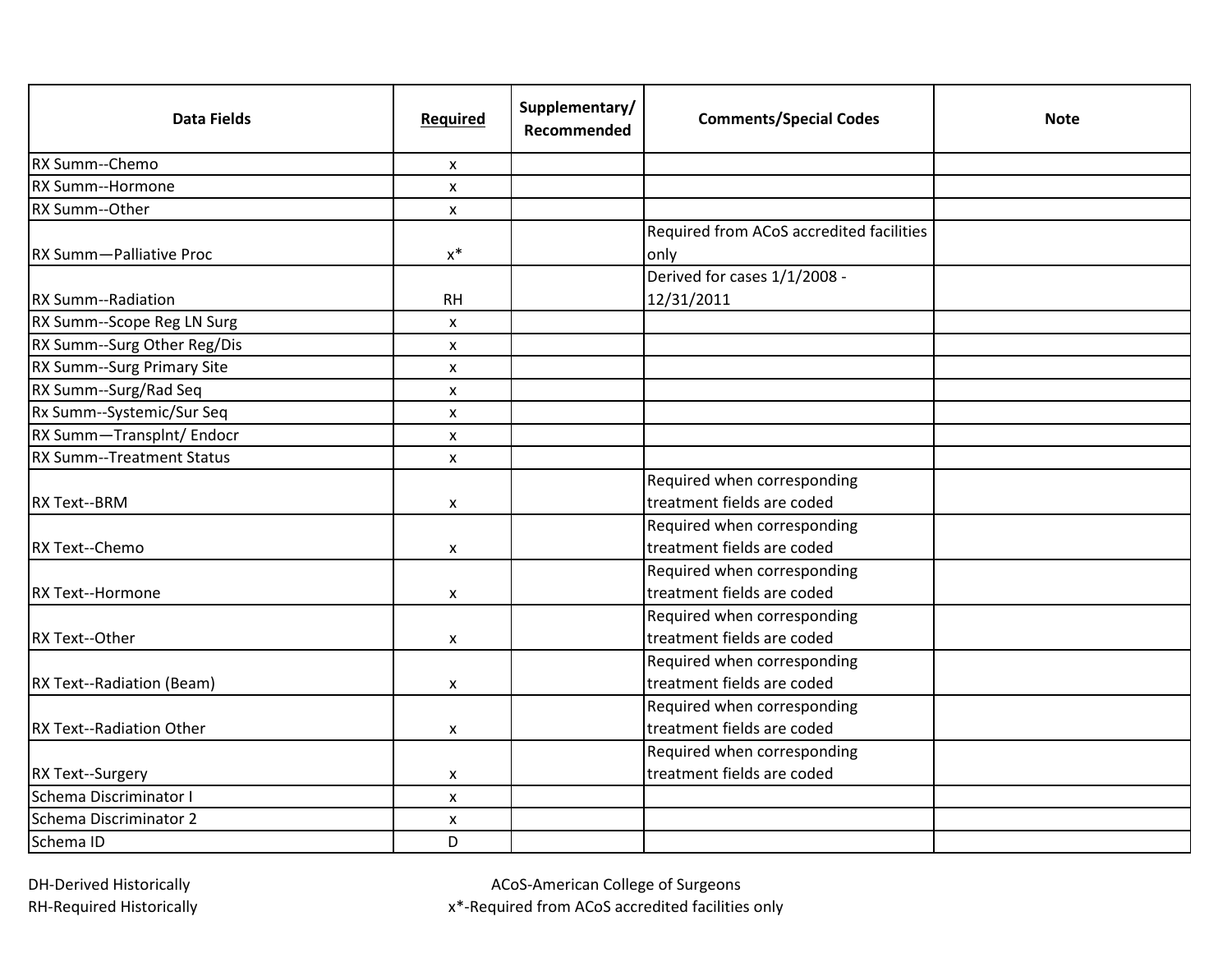| <b>Data Fields</b>               | Required     | Supplementary/<br>Recommended | <b>Comments/Special Codes</b>                                                   | Note          |
|----------------------------------|--------------|-------------------------------|---------------------------------------------------------------------------------|---------------|
| Schema ID Version Current        | D            |                               | Derived data item                                                               | New data item |
| Schema ID Version Original       | D            |                               | Derived data item                                                               | New data item |
| <b>SEER Coding Sys--Current</b>  | X            |                               |                                                                                 |               |
| <b>SEER Coding Sys--Original</b> | $\mathsf{x}$ |                               |                                                                                 |               |
|                                  |              |                               | Required for cases diagnosed before                                             |               |
| SEER Summary Stage 1977          | <b>RH</b>    |                               | 01/01/2001                                                                      |               |
| SEER Summary Stage 2000          | <b>RH</b>    |                               | Required for cases diagnosed 1/1/2001 ·<br>12/31/2003 and 1/1/2015 - 12/31/2017 |               |
| Sequence Number-Hospital         | X            |                               |                                                                                 |               |
| Sex                              | X            |                               |                                                                                 |               |
| Site Coding Sys--Current         | X            |                               |                                                                                 |               |
| Site Coding Sys--Original        | X            |                               |                                                                                 |               |
| <b>Social Security Number</b>    | X            |                               |                                                                                 |               |
| Spanish/Hispanic Origin          | X            |                               |                                                                                 |               |
| Summary Stage 2018               | X            |                               | Required for cases diagnosed 1/1/2018<br>onward                                 |               |
| Telephone                        |              | X                             |                                                                                 |               |
| Text--Dx Proc--Lab Tests         | X            |                               | Required to support coding                                                      |               |
| Text--DX Proc--Op                | X            |                               | Required to support coding                                                      |               |
| Text--DX Proc--Path              | X            |                               | Required to support coding                                                      |               |
| Text--DX Proc--PE                | X            |                               | Required to support coding                                                      |               |
| Text--Dx Proc--Scopes            | x            |                               | Required to support coding                                                      |               |
| Text--Dx Proc--X-ray/scan        | X            |                               | Required to support coding                                                      |               |
| Text--Histology Title            | x            |                               | Required to support coding                                                      |               |
| <b>Text--Primary Site Title</b>  | X            |                               | Required to support coding                                                      |               |
| Text--Staging                    | x            |                               | Required to support coding                                                      |               |
| Text--Usual Industry             | X            |                               | Required when available                                                         |               |
| <b>Text--Usual Occupation</b>    | X            |                               | Required when available                                                         |               |
| <b>TNM Clinical Descriptor</b>   | <b>RH</b>    |                               | See Staging System Requirements For<br>2015-2018 below for details              |               |

ACoS-American College of Surgeons

x\*-Required from ACoS accredited facilities only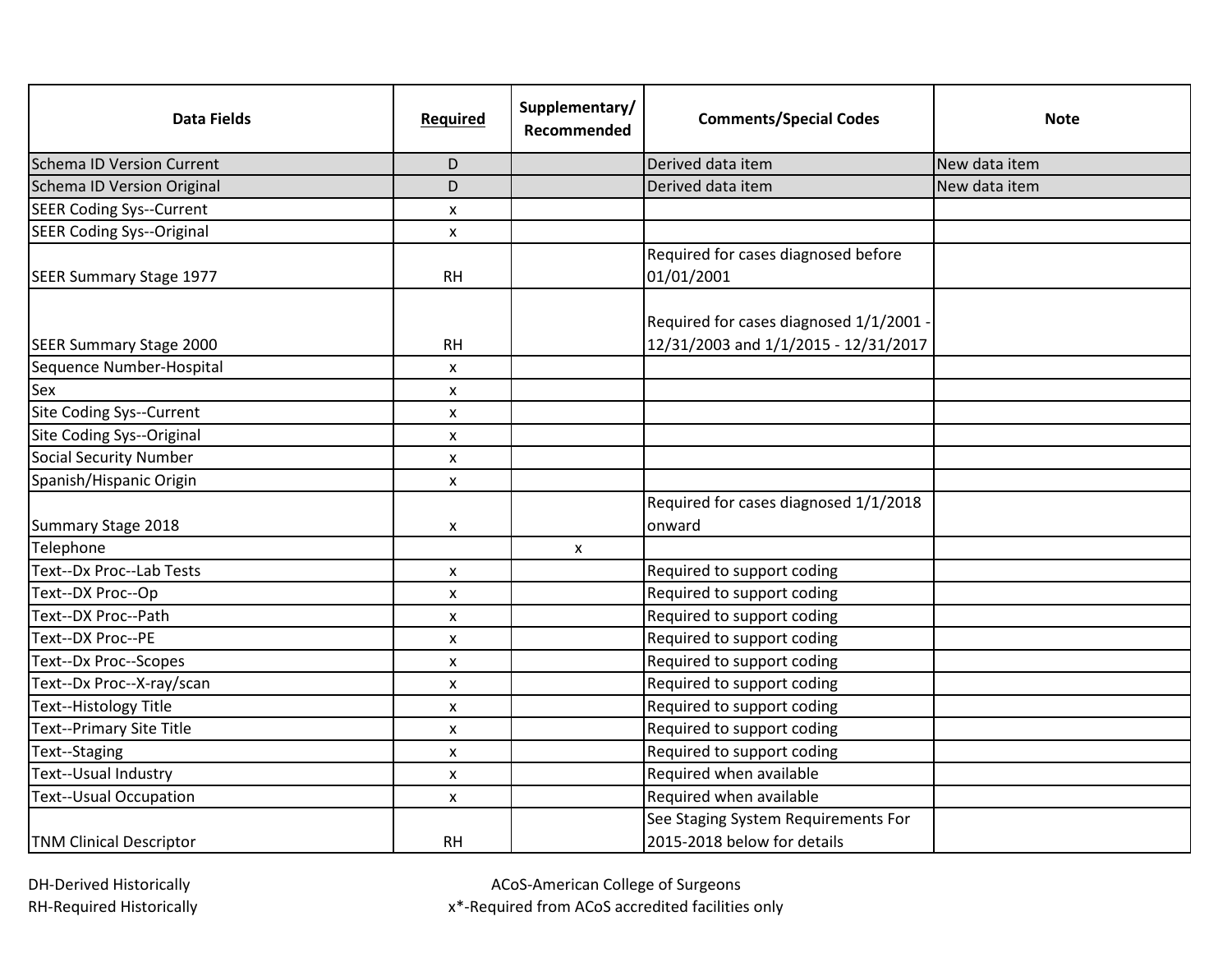| <b>Data Fields</b>              | Required  | Supplementary/<br>Recommended | <b>Comments/Special Codes</b>       | <b>Note</b> |
|---------------------------------|-----------|-------------------------------|-------------------------------------|-------------|
|                                 |           |                               | See Staging System Requirements For |             |
| <b>TNM Clinical M</b>           | <b>RH</b> |                               | 2015-2018 below for details         |             |
|                                 |           |                               | See Staging System Requirements For |             |
| <b>TNM Clinical N</b>           | <b>RH</b> |                               | 2015-2018 below for details         |             |
|                                 |           |                               | See Staging System Requirements For |             |
| <b>TNM Clinical Stage Group</b> | <b>RH</b> |                               | 2015-2018 below for details         |             |
|                                 |           |                               | See Staging System Requirements For |             |
| <b>TNM Clinical Staged By</b>   | <b>RH</b> |                               | 2015-2018 below for details         |             |
|                                 |           |                               | See Staging System Requirements For |             |
| <b>TNM Clinical T</b>           | <b>RH</b> |                               | 2015-2018 below for details         |             |
|                                 |           |                               | See Staging System Requirements For |             |
| <b>TNM Edition Number</b>       | <b>RH</b> |                               | 2015-2018 below for details         |             |
|                                 |           |                               | See Staging System Requirements For |             |
| <b>TNM Path Descriptor</b>      | <b>RH</b> |                               | 2015-2018 below for details         |             |
|                                 |           |                               | See Staging System Requirements For |             |
| TNM Path M                      | <b>RH</b> |                               | 2015-2018 below for details         |             |
|                                 |           |                               | See Staging System Requirements For |             |
| TNM Path N                      | <b>RH</b> |                               | 2015-2018 below for details         |             |
|                                 |           |                               | See Staging System Requirements For |             |
| <b>TNM Path Stage Group</b>     | <b>RH</b> |                               | 2015-2018 below for details         |             |
|                                 |           |                               | See Staging System Requirements For |             |
| TNM Path Staged By              | <b>RH</b> |                               | 2015-2018 below for details         |             |
|                                 |           |                               | See Staging System Requirements For |             |
| <b>TNM Path T</b>               | <b>RH</b> |                               | 2015-2018 below for details         |             |
| <b>Tumor Size Summary</b>       | X         |                               |                                     |             |
| <b>Type of Reporting Source</b> | X         |                               |                                     |             |
| <b>Vendor Name</b>              | X         |                               |                                     |             |
| <b>Vital Status</b>             | X         |                               |                                     |             |